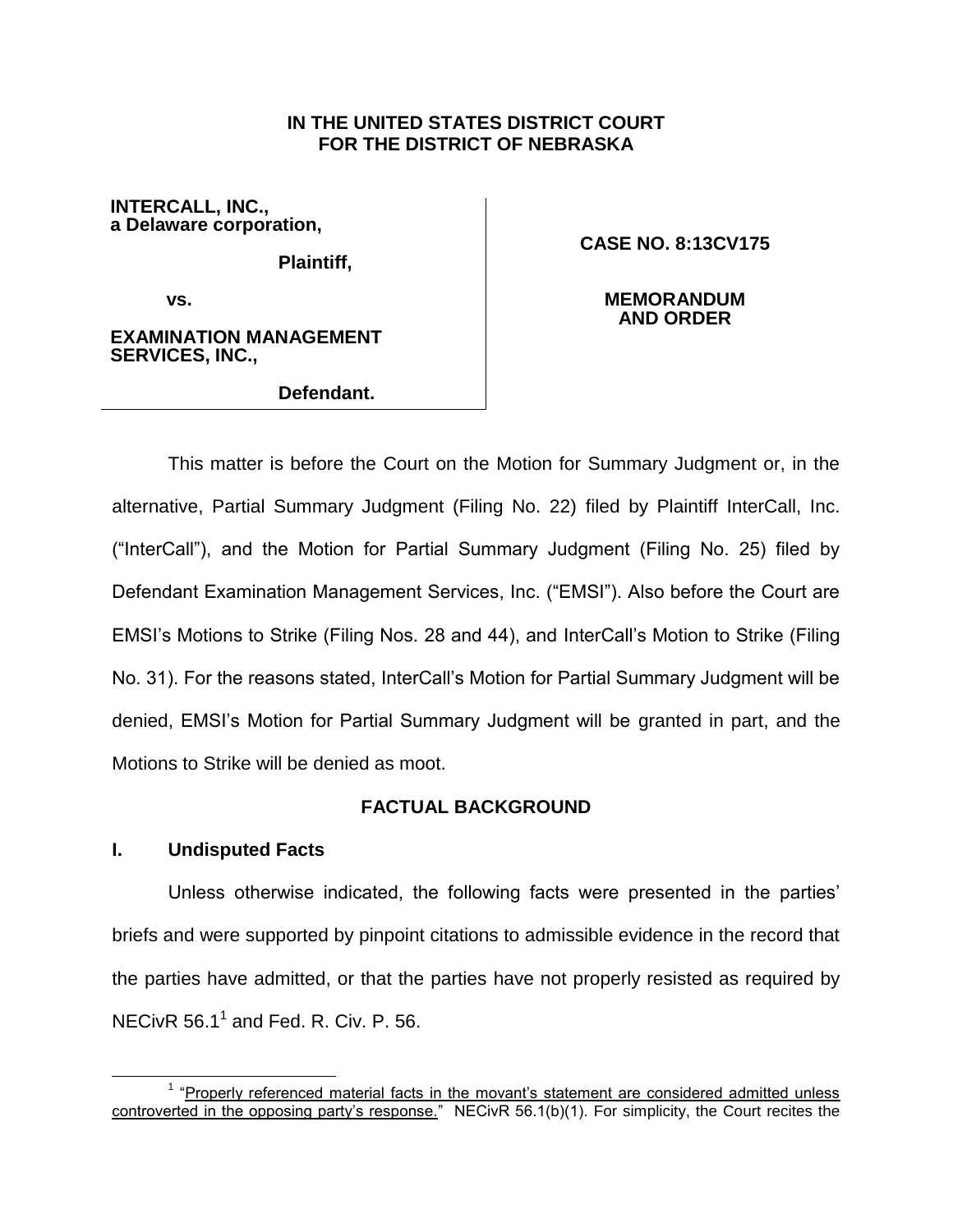InterCall is a Delaware corporation with its principal place of business in Omaha, Nebraska. Intercall provides audio, web, and video conferencing services. EMSI is an information service provider and a Nevada corporation with its principal place of business in the state of Texas. The parties assert diversity jurisdiction under 28 U.S.C. §1332(a).

In providing its services, EMSI regularly makes presentations for training and information sharing purposes. On August 23, 2010, EMSI executed a Subscription Order Form (the "Brainshark Order Form") with Brainshark Inc. ("Brainshark") for use of the "Brainshark Presentations Package" software to fulfill EMSI's presentation and training needs. The initial term of the Brainshark Order Form commenced on August 23, 2010, and was to renew automatically on each anniversary thereafter unless terminated according its terms, or terminated by one of the parties in the event of an uncured breach of the agreement. The Brainshark Order Form required notice by the terminating party. EMSI asserts that no notice of termination or default of the Brainshark Order Form was given or received by EMSI, and the Brainshark Order Form was not terminated. (Filing No. 27-1 ¶ 7.)

During the first term of the Brainshark Order Form, EMSI contemplated enhancing EMSI's use of Brainshark's "Rapid Learning" services with functionality that would better report training completed and certificates obtained by EMSI personnel.

 $\overline{a}$ 

properly referenced facts in both parties' Motions. InterCall's brief in support of its Motion contains a numbered statement of material facts, but also recites a "Statement of Facts" that does not comply with the local rule. The Court further notes that EMSI's Brief in Opposition to InterCall's Motion (Filing No. 40) does not contain a response to the statement of material facts asserted in InterCall's Brief. Instead, EMSI filed motions to strike various parts of InterCall's Index of Evidence. Accordingly, all properly referenced facts in InterCall's statement of material facts that are supported by admissible evidence are considered admitted.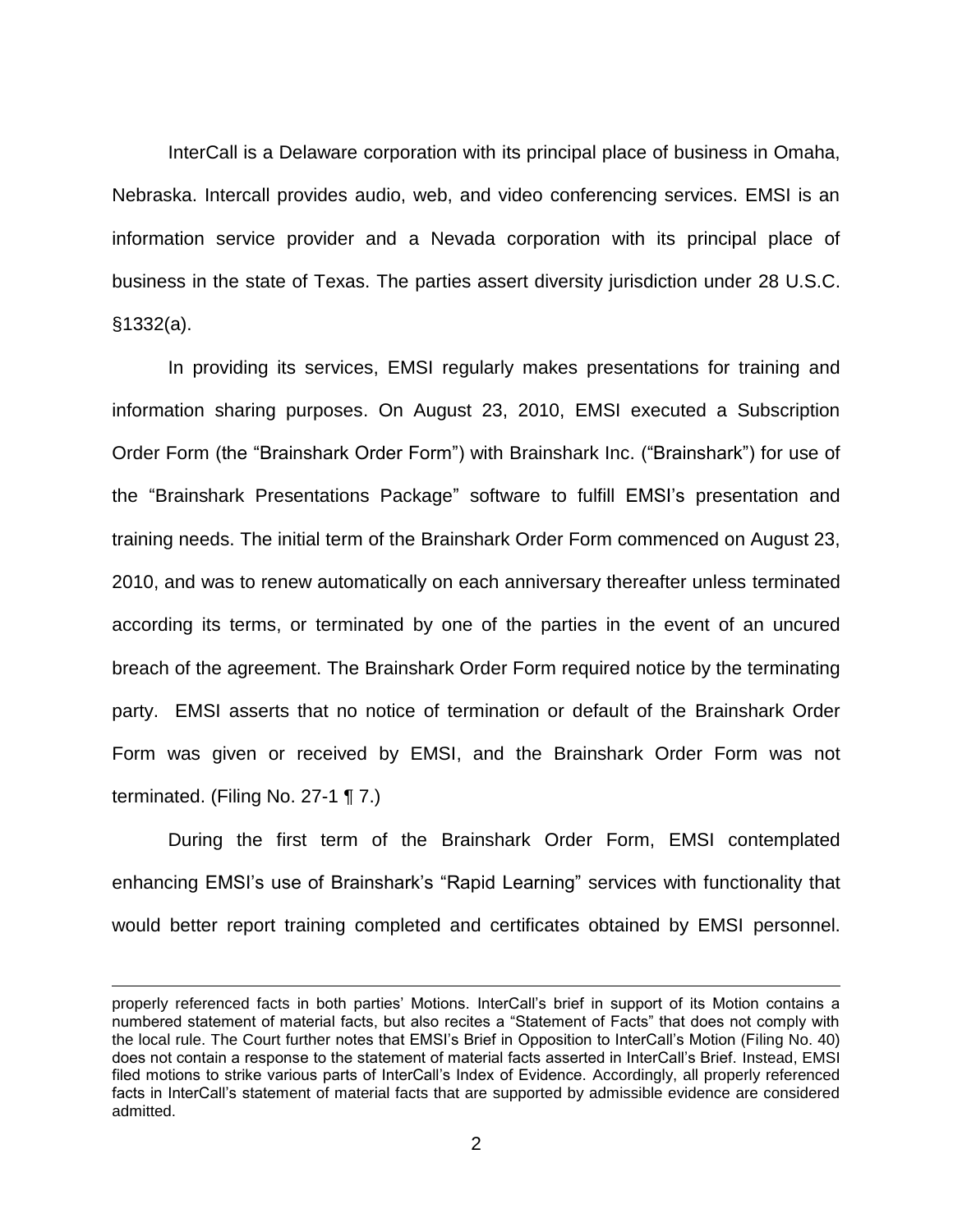EMSI approached Brainshark about obtaining customized access to Rapid Learning. Brainshark proposed certain product enhancements, but to expand its services, Brainshark required EMSI to prepay the entire fee for the first year's use. EMSI rejected Brainshark's proposal because of the up-front billing and payment requirements.

Brainshark referred EMSI to InterCall to see whether InterCall could arrange the enhanced Rapid Learning services through Brainshark, while allowing EMSI to make monthly payments. InterCall and Brainshark previously entered into a reseller agreement allowing InterCall to act as an outside independent sales representative for Brainshark's services. On June 30, 2011, EMSI and InterCall entered into the "Brainshark Unlimited Edition Services Order Form" (the "InterCall Order Form") (Filing No. 27-5 or Filing No. 24-4 at ECF 13), with an effective date of July 1, 2011. The InterCall Order Form gave EMSI access to "Brainshark Unlimited Edition" that permitted unlimited use of Brainshark's "Content Management" software. (*Id*.) The InterCall Order Form also provided for other Brainshark services, including the requested product enhancements to Brainshark's Rapid Learning software. (*Id*.) The total annual fee under the InterCall Order Form was \$174,000.

The InterCall Order Form stated: "This Order Form shall automatically renew without interruption for successive 12 month periods unless customer gives written notice of its intent not to renew the Order Form at least 30 days before the beginning of any renewal term." (Filing No. 27-5 at ECF 1; *see also* Filing No. 24-4 at ECF.) The InterCall Order Form incorporated InterCall's own Terms and Conditions or, if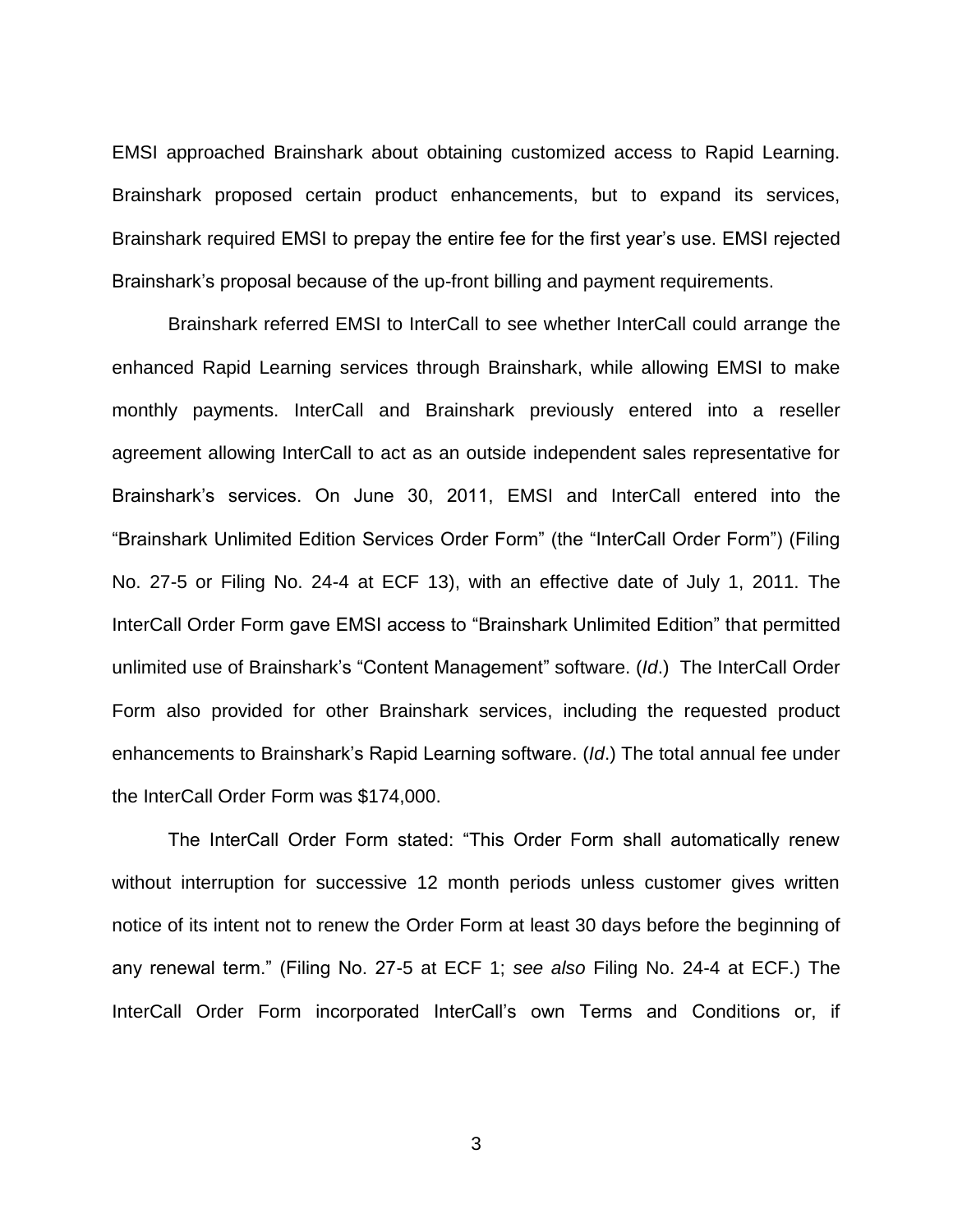applicable, a written service agreement executed by the parties.<sup>2</sup> (ld.) The Terms and Conditions permitted either party to terminate the InterCall Order Form for cause upon a material breach by the other party after written notice. (Filing No. 24-4 at ECF 17.) With respect to notices, the Terms and Conditions stated: "Notices to InterCall must be sent to the address mentioned in InterCall's invoice to Customer with a courtesy copy to 8420 W. Bryn Mawr Ave., Suite 400, Chicago, Illinois 60631, Attn: Legal Department; Fax: 706.634.3735; Email: legal@intercall.com."<sup>3</sup> (Filing No. 24-4 at ECF 22.)

Over the first four months of the InterCall Order Form, Brainshark attempted to develop specific plans to provide EMSI with the enhancements requested for the Rapid Learning software, but Brainshark was unable to implement Rapid Learning services for EMSI. By letter dated November 14, 2011, and addressed to Jon Davagian of Brainshark, EMSI attempted to terminate the InterCall Order Form for cause for several reasons, including Brainshark's failure to complete and implement the enhancements to Rapid Learning on behalf of InterCall. EMSI did not send the November 14, 2011, letter to InterCall, nor is there evidence of any written notice to InterCall of termination for cause, or notice to InterCall that EMSI did not intend to renew the InterCall Order Form.

### **II. Disputed Facts**

 $\overline{a}$ 

InterCall seeks to recover damages for EMSI's failure to pay for the unlimited use of Brainshark's Content Management services as agreed in the InterCall Order Form.

 $2$  The parties admit they did not enter into a written service agreement.

 $3$  InterCall asserts that its invoices to EMSI mention the address "15272 Collections Center Drive, Chicago, IL 60693." (Affidavit of Kumi Reed, Filing No. 24-4 ¶ 6.) InterCall's statement of facts does not reference the invoices themselves, and EMSI has challenged the admissibility of the Affidavit of Kumi Reed (Filing No. 28).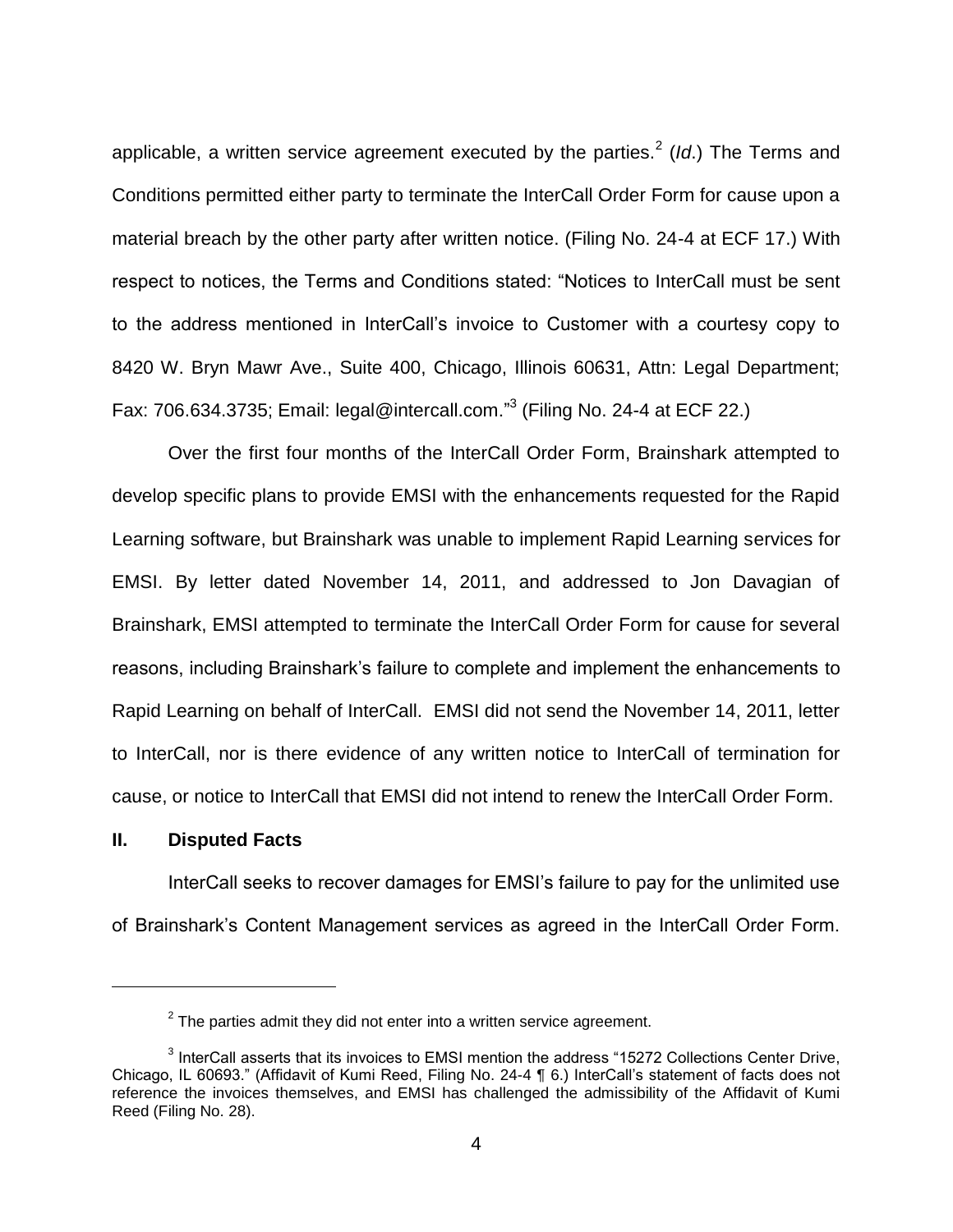EMSI states that it is excused from payment under the InterCall Order Form because InterCall failed to provide the enhancements to Brainshark's Rapid Learning software, as contemplated by the InterCall Order Form. Further, EMSI seeks damages, in part, for InterCall's breach of the InterCall Order Form related to Rapid Learning services.

The parties' dispute at this stage centers on which order form governs EMSI's use of Brainshark's "Content Management" services from July 1, 2011, through January 11, 2013. EMSI argues that its legal obligation to pay for Content Management was governed by the terms of the Brainshark Order Form because the Brainshark Order Form continued in effect after execution of the InterCall Order Form, and any services EMSI used were covered by the terms of the Brainshark Order Form. EMSI also claims that it validly rescinded the InterCall Order Form following InterCall's failure to provide the promised enhancements to Brainshark's Rapid Learning.

InterCall argues that the InterCall Order Form replaced and extinguished the Brainshark Order Form, and that the InterCall Order Form governs EMSI's legal obligation because EMSI used Content Management on an unlimited-seat basis from July 1, 2011, through January 11, 2013, rather than a ten-seat limited basis as contemplated by the Brainshark Order Form. Further, InterCall argues that EMSI's unlimited use of Content Management, irrespective of the failure to have Rapid Learning implemented, waived any claim or defense based on InterCall's alleged breach of the InterCall Order Form.

### **STANDARD OF REVIEW**

"Summary judgment is appropriate when, construing the evidence most favorably to the nonmoving party, there is no genuine issue of material fact and the moving party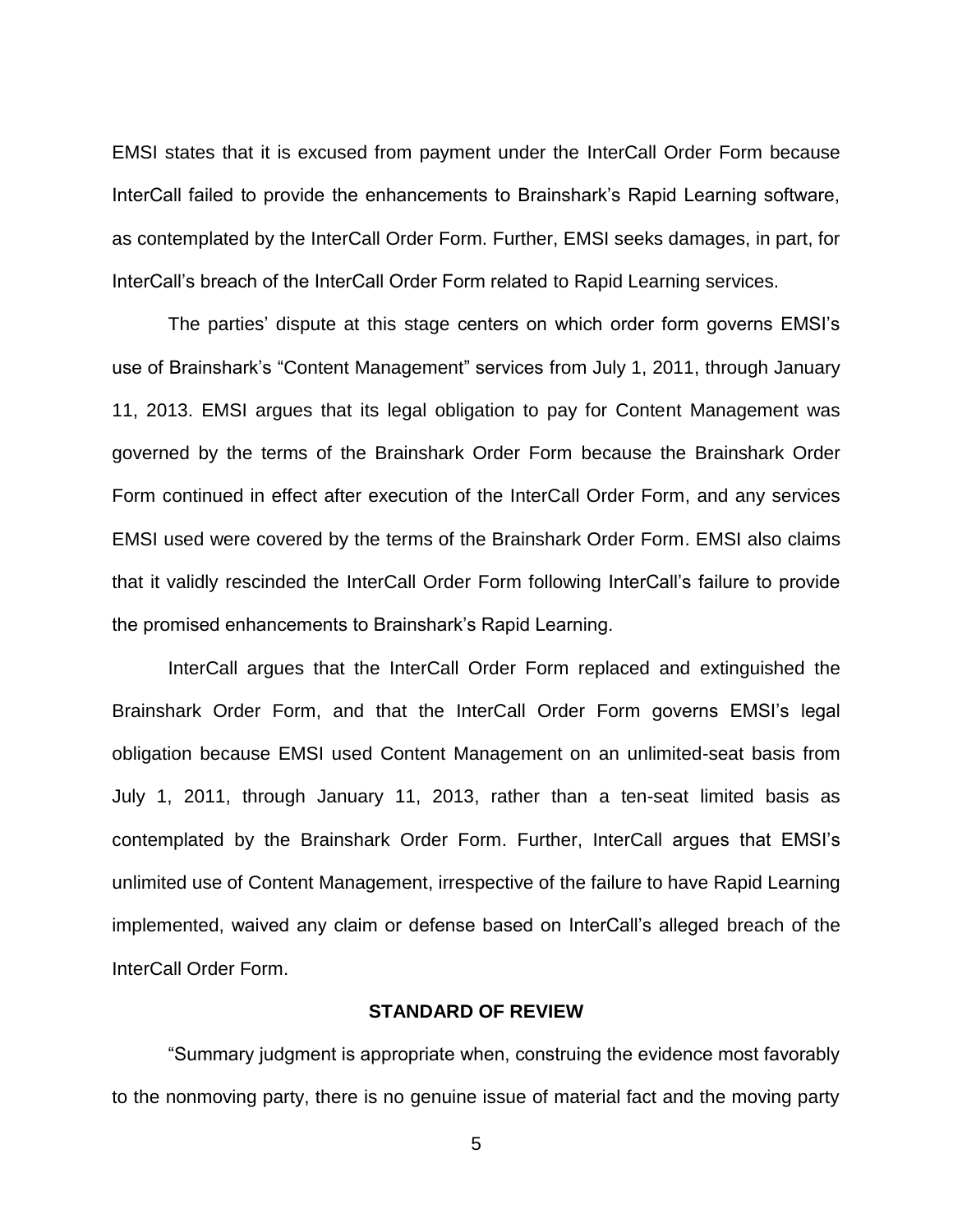is entitled to judgment as a matter of law." *Crozier v. Wint,* 736 F.3d 1134, 1136 (8th Cir. 2013) (citing Fed. R. Civ. P. 56(c)). "Summary Judgment is not disfavored and is designed for every action." *Briscoe v. Cnty. of St. Louis*, 690 F.3d 1004, 1011 n. 2 (8th Cir. 2012) (quoting *Torgerson v. City of Rochester*, 643 F.3d 1031, 1042 (8th Cir. 2011) (en banc) *cert. denied*, 132 S.Ct. 513 (2011)) (internal quotations omitted). In reviewing a motion for summary judgment, the court will view "all facts and mak[e] all reasonable inferences favorable to the nonmovant." *Gen. Mills Operations, LLC v. Five Star Custom Foods, Ltd.,* 703 F.3d 1104, 1107 (8th Cir. 2013). "[W]here the nonmoving party will bear the burden of proof at trial on a dispositive issue . . . Rule 56(e) permits a proper summary judgment motion to be opposed by any of the kinds of evidentiary materials listed in Rule 56(c), except the mere pleadings themselves." *Celotex Corp. v. Catrett*, 477 U.S. 317, 324 (1986). The moving party need not negate the nonmoving party's claims by showing "the absence of a genuine issue of material fact." *Id*. at 325. Instead, "the burden on the moving party may be discharged by 'showing' . . . that there is an absence of evidence to support the nonmoving party's case." *Id.*

In response to the movant's showing, the nonmoving party's burden is to produce specific facts demonstrating "'a genuine issue of material fact' such that [its] claim should proceed to trial." *Nitro Distrib., Inc. v. Alticor, Inc.*, 565 F.3d 417, 422 (8th Cir. 2009) (quoting *Matsushita Elec. Indus. Co. v. Zenith Radio Corp*., 475 U.S. 574, 586 (1986)). The nonmoving party "must do more than simply show that there is some metaphysical doubt as to the material facts, and must come forward with specific facts showing that there is a genuine issue for trial." *Briscoe,* 690 F.3d at 1011 (quoting *Torgerson*, 643 F.3d at 1042) (internal quotations omitted). "'[T]he mere existence of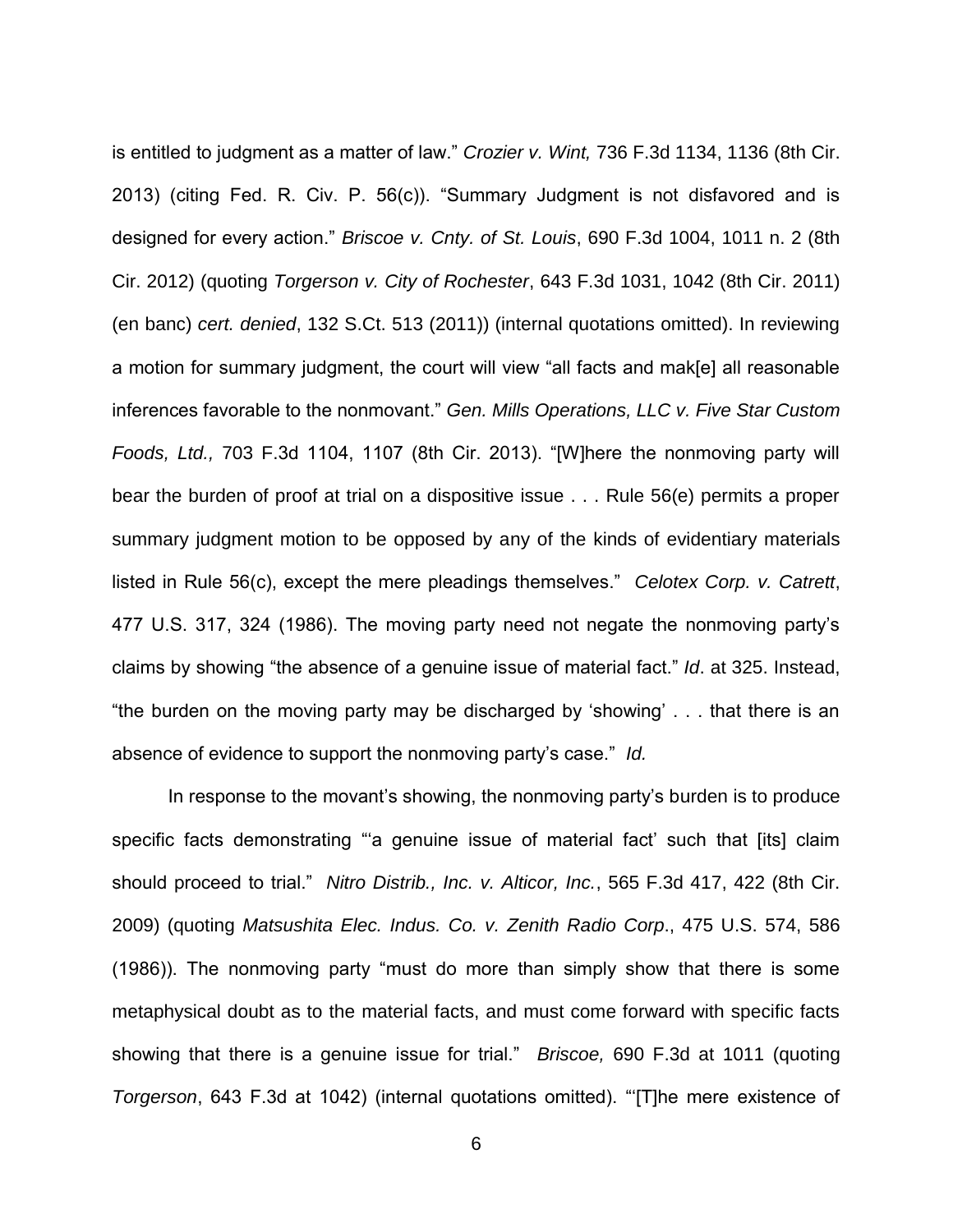some alleged factual dispute between the parties'" will not defeat an otherwise properly supported motion for summary judgment. *Quinn v. St. Louis Cty.*, 653 F.3d 745, 751 (8th Cir. 2011) (quoting *Anderson v. Liberty Lobby, Inc.*, 477 U.S. 242, 247-48 (1986)).

In other words, in deciding "a motion for summary judgment, facts must be viewed in the light most favorable to the nonmoving party only if there is a genuine dispute as to those facts." *Guimaraes v. SuperValu, Inc.*, 674 F.3d 962, 972 (8th Cir. 2012) (quoting *Torgerson*, 643 F.3d at 1042) (internal quotations omitted). Otherwise, where the Court finds that "the record taken as a whole could not lead a rational trier of fact to find for the non-moving party," there is no "genuine issue for trial" and summary judgment is appropriate. *Torgerson*, 643 F.3d at 1042 (quoting *Ricci v. DeStefano*, 557 U.S. 557, 586 (2009)) (internal quotations omitted).

## **DISCUSSION**

## **I. Operative Agreement**

#### **A. Novation**

It is not apparent from the face of the order forms or the undisputed facts that the InterCall Order Form extinguished the rights and obligations of the Brainshark Order Form. *See Forest Products Indus., Inc. v. ConAgra Foods, Inc.*, 460 F.3d 1000, 1003 (8th Cir. 2006) (quoting *Simpson v. Norwesco, Inc*., 583 F.2d 1007, 1012 (8th Cir. 1978)) ("There is no doubt that the parties to a contract may, by their mutual agreement, enter into a new or modified contract and extinguish the obligations of the old contract."). InterCall argues that the InterCall Order Form constituted a novation of the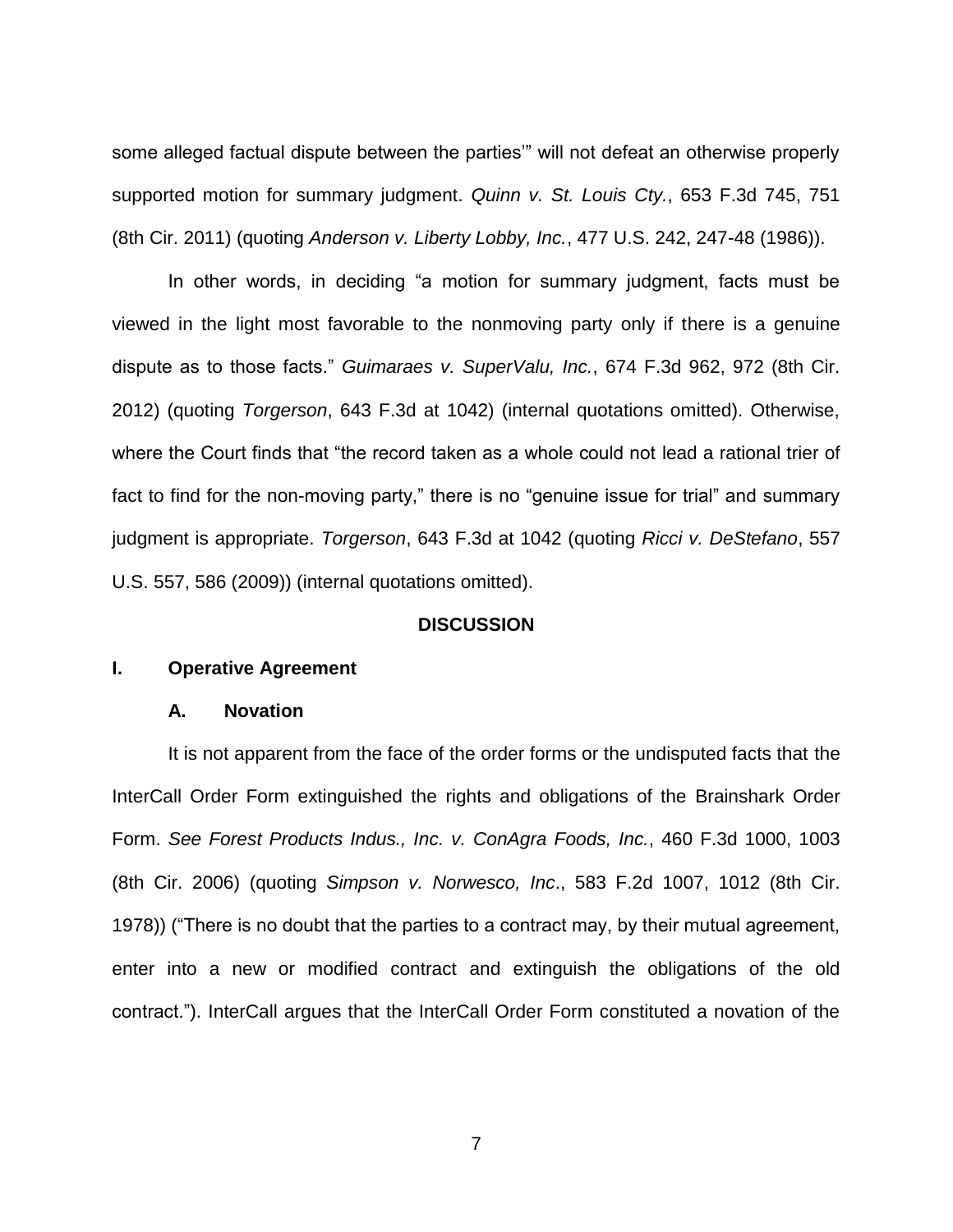Brainshark Order Form. Under Nebraska law,<sup>4</sup> "[t]wo conditions must be met in order for an agreement to constitute a novation: (1) The agreement must completely extinguish the existing liability, and (2) a new liability must be substituted in its place." *Mackiewicz v. J.J. & Associates*, 514 N.W.2d 613, 624 (Neb. 1994). "A novation will never be presumed. The complete discharge of the original debtor must be shown to have been expressly agreed upon or must be necessarily and clearly inferred from the express terms of the agreement." *Id*.

The Court cannot conclude as a matter of law that the parties agreed the InterCall Order Form would extinguish the obligations of the Brainshark Order Form. *See Mackiewicz*, 514 N.W.2d at 624 (stating that where previous contracts were never extinguished, a new contract cannot constitute a novation). The InterCall Order Form and its incorporated documents do not reference the obligations of the Brainshark Order Form in any way. Further, no evidence in the record demonstrates the parties intended to extinguish the rights and obligations of the Brainshark Order Form. InterCall states in its brief (though not in its statement of material facts) that when the parties entered into the InterCall Order Form, Brainshark ceased invoicing EMSI for Content Management under the Brainshark Order Form. (Pl. Br., Filing No. 23 at 13.) While such an action could be evidence that the parties extinguished the Brainshark Order Form, the evidence InterCall cites to does not support this assertion. The Affidavit of Sandeep Malhotra (Filing No. 24-1), even if admissible, does not mention Brainshark's invoicing actions, nor do the accompanying exhibits. Based on the record, the Court cannot

 $\overline{a}$ 

 $4$  The parties agree that the contracts and disputes in this case are governed by Nebraska law.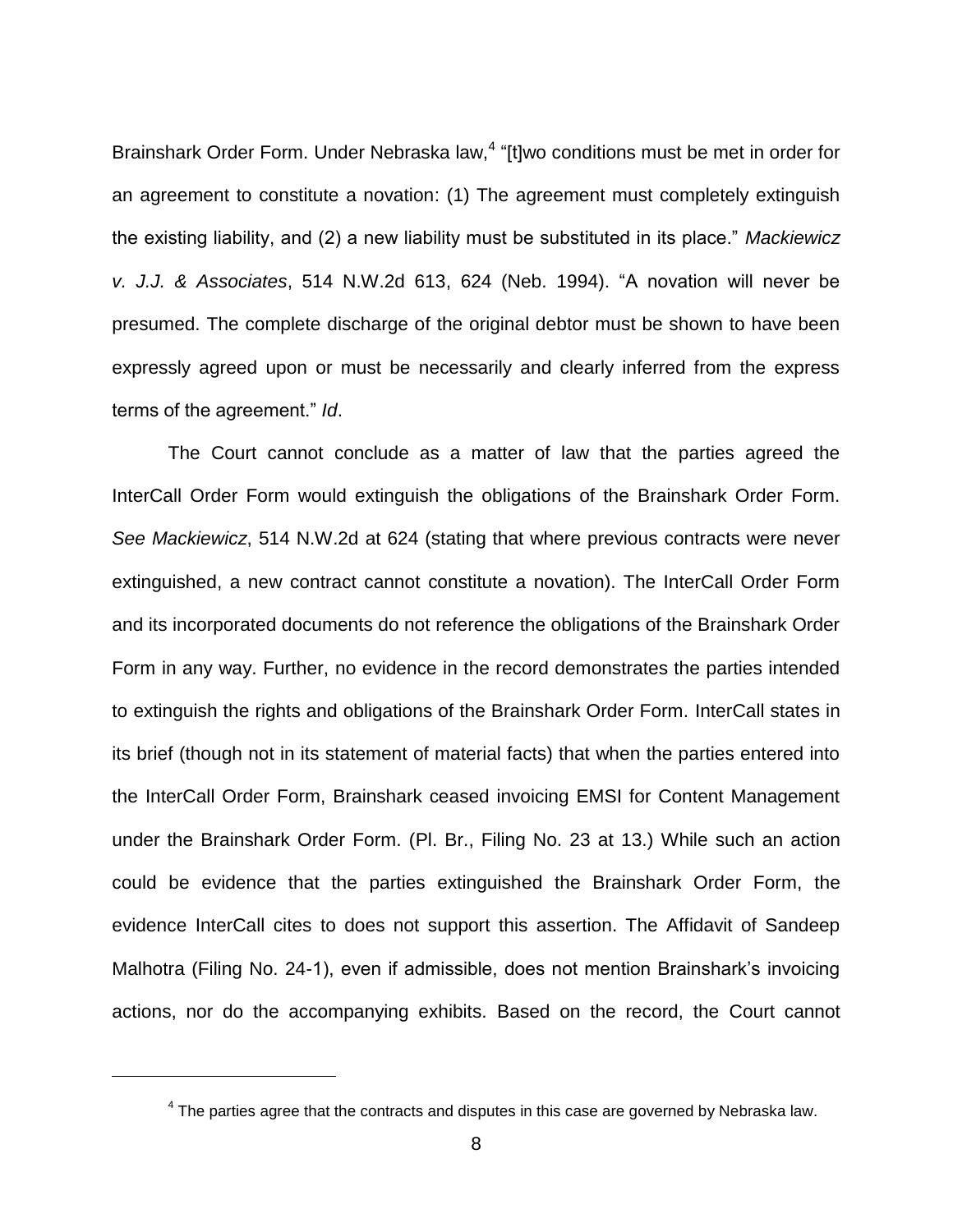conclude as a matter of law that the InterCall Order Form completely extinguished the rights and obligations of the Brainshark Order Form.

InterCall argues that the parties' conduct demonstrates a novation because EMSI used Brainshark's Content Management on an unlimited basis after the InterCall Order Form went into effect. InterCall suggests that such use implies a novation because the InterCall Order Form permitted unlimited Content Management use, while the Brainshark Order Form did not. However, this inference cannot be drawn from the face of the order forms. The Brainshark Order Form lists EMSI's subscription service as "Unlimited Edition (up to 10 employees)," and included the "Unlimited Brainshark Presentations Package." (Filing No. 24-3 at ECF 19.) The InterCall Order Form lists "Brainshark Content Management (unlimited views)" with the short description "Brainshark Unlimited Edition." (Filing No. 24-4 at ECF 13.) EMSI argues that the "Unlimited Brainshark Presentations Package" packages permitted unlimited views of uploaded content. Thus, EMSI states that its "unlimited" use of Content Management would have been consistent with the Brainshark Order Form. Both order forms describe "unlimited" services, and, at the least, the scope of the order forms is ambiguous. *Davenport Ltd. P'ship v. 75th & Dodge I, L.P.*, 780 N.W.2d 416, 422 (Neb. 2010) ("The meaning of an ambiguous contract, however, is generally a question of fact."). Accordingly, a novation cannot clearly be inferred from the express terms of the order forms or the record before the Court.

# **B. InterCall's Claim for Breach of Contract**

Both parties assert in their Motions for Partial Summary Judgment that the other party breached the InterCall Order Form. EMSI claims that InterCall breached the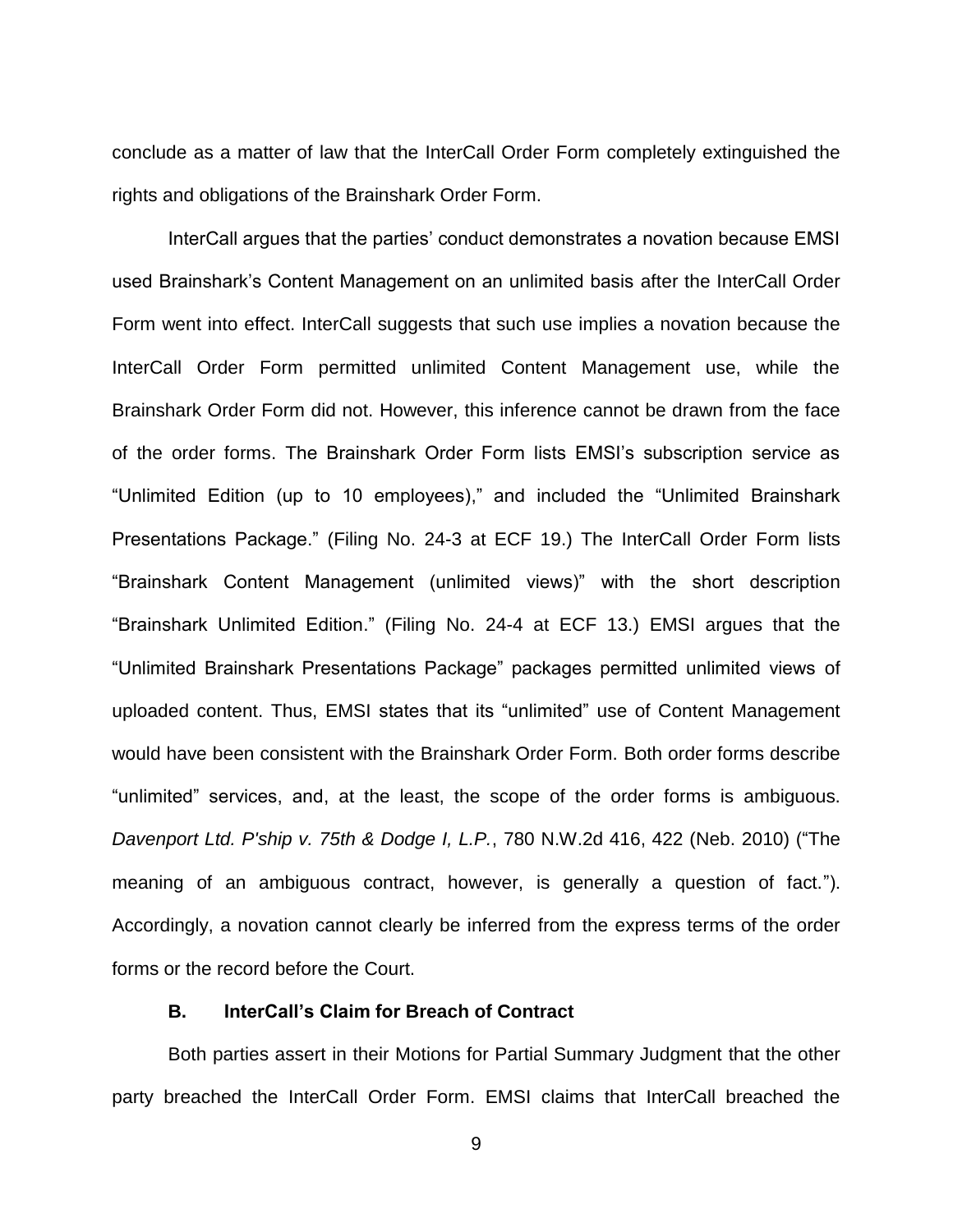InterCall Order Form because it failed to provide the promised Rapid Learning enhancements--the central purpose of the InterCall Order Form. InterCall argues that even it did breach the InterCall Order Form by failing to provide the Rapid Learning services, EMSI waived any breach by accepting the benefits of the InterCall Order Form through continued use of Content Management on an unlimited-seat basis, and that EMSI breached the InterCall Order Form by failing to make payments for EMSI's use of Brainshark's Content Management Software.

"A written contract may be waived in whole or in part, either directly or inferentially, and the waiver may be proved . . . by so neglecting and failing to act as to induce the belief that it was the intention to waive." *Davenport Ltd. P'ship*, 780 N.W.2d at 425. "In order to establish a waiver of a legal right, there must be clear, unequivocal, and decisive action of a party showing such purpose, or acts amounting to estoppel on his or her part." *Davenport Ltd. P'ship*, 780 N.W.2d at 425. "Though it is an equitable doctrine, estoppel is an issue of fact under Nebraska law." *Roeder v. Metro. Ins. & Annuity Co.*, 236 F.3d 433, 438 (8th Cir. 2001) (citing *Woodard v. City of Lincoln*, 588 N.W.2d 831, 836–37 (Neb. 1999) (internal marks and citations omitted). Further, "[t]he general rule is that the assertion of the invalidity of a contract is nullified by the subsequent acceptance of benefits growing out of the contract claimed to have been breached." *Pearce v. ELIC Corp.*, 329 N.W.2d 74, 79 (Neb. 1982).

As noted above, the order forms are ambiguous as to the scope of the subscription services provided. Both order forms contemplated similar services, and both order forms described "unlimited" services. The parties dispute the nature and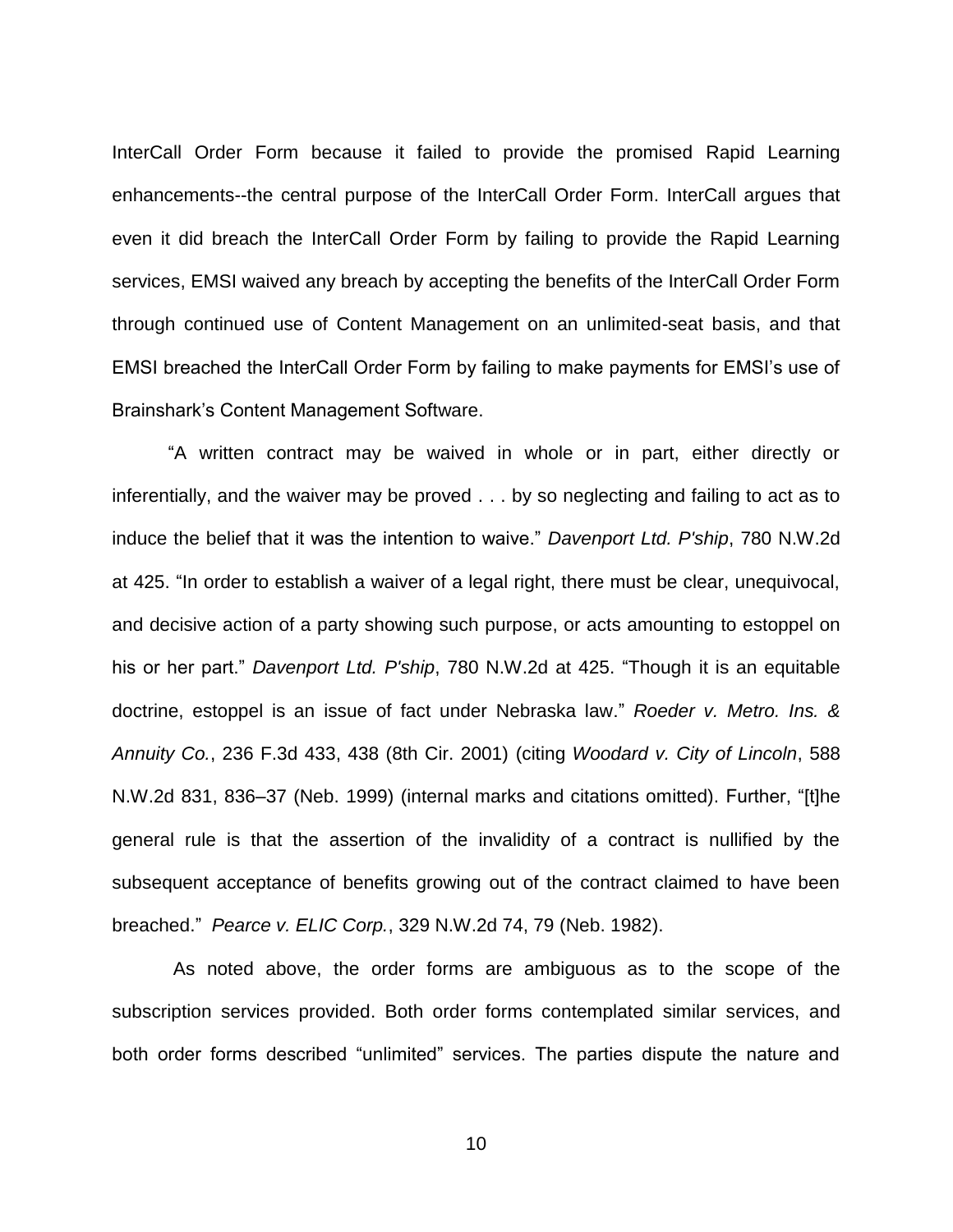extent of the unlimited services in the two order forms.<sup>5</sup> The Court cannot conclude as a matter of law that the InterCall Order Form governed EMSI's use of Content Management from July 1, 2011, through January 11, 2013; that EMSI waived InterCall's alleged breach of the InterCall Order Form; or that EMSI breached the InterCall Order Form.

## **C. EMSI's Motion for Partial Summary Judgment**

## *1. Rapid Learning Enhancements*

 $\overline{a}$ 

First, EMSI requests a finding that InterCall failed to deliver any of the Rapid Learning enhancements under the InterCall Order Form. InterCall admits that the Rapid Learning enhancements were not implemented. (*See* Compl. ¶ 10; Pl. Br., Filing No. 35 at 5.) While questions of fact remain as to whether the InterCall Order Form was a novation of the Brainshark Order Form, and/or whether EMSI's use of unlimited Content Management software estopped EMSI from asserting that the InterCall Order Form was invalid, InterCall has not come forward with evidence of a clear, unequivocal, and decisive action by EMSI demonstrating its waiver of InterCall's obligation to deliver the Rapid Learning enhancements. EMSI's continued use of Content Management alone does not constitute such a waiver. Accordingly, EMSI is entitled to partial summary judgment on the question of InterCall's breach of contract under the InterCall Order Form.

 $5$  EMSI asserts that the term "unlimited" as it appears in the Brainshark Order Form permitted ten licensed EMSI employees to upload an unlimited amount of content to the Brainshark website that can be viewed by an unlimited number of viewers. (Filing No. 27-1 ¶¶ 5-6; Filing No. 27-2.) InterCall denies that content could be viewed by an unlimited number of viewers under the Brainshark Order Form, and states that EMSI breached the InterCall Order Form by using Content Management on an "unlimited seat basis." (*See* Filing No. 24-1 ¶ 4.) However, the evidence InterCall cites does not provide evidence of what constitutes a "seat" is, and the Court cannot determine as a matter of law whether EMSI's use was contrary to either order form.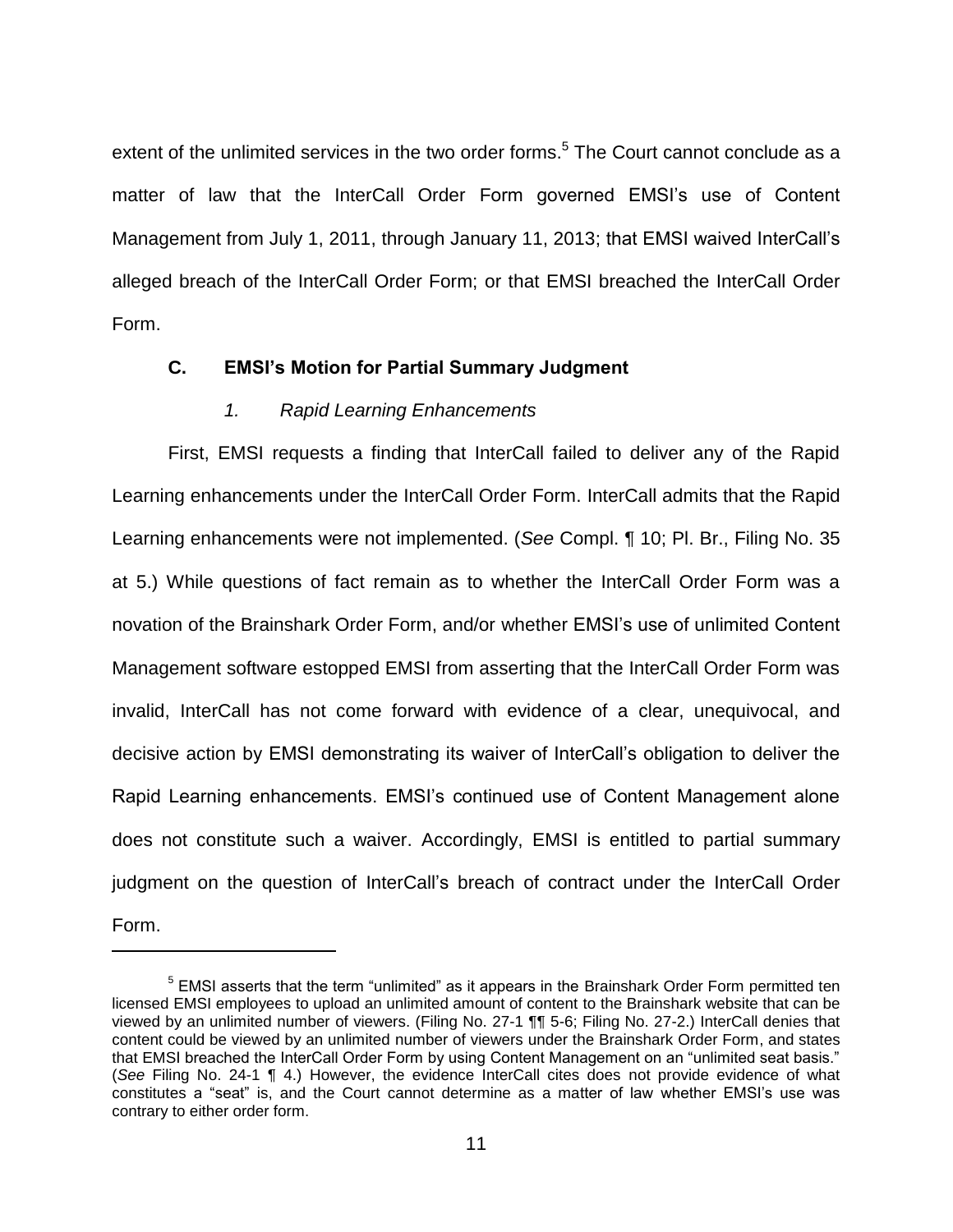#### *2. Termination of the InterCall Order Form*

Second, EMSI argues that the InterCall Order Form was terminated and of no force and effect. InterCall argues that EMSI failed to terminate the InterCall Order Form in the manner prescribed, and the InterCall Order Form remained in effect. In Nebraska:

[w]hen the right to terminate a contract on notice is reserved without any fraud or mistake, but with the actual knowledge and consent of all parties to the agreement, it is as valid in law as any other clause of the instrument; and the courts, when called upon, will enforce it, unless to do so would be manifestly contrary to equity and good conscience.

*Johnson Lakes Dev., Inc. v. Cent. Nebraska Pub. Power & Irrigation Dist.*, 576 N.W.2d

806, 815 (Neb. 1998) (quoting *Morrissey v. Broomal*, 56 N.W. 383, 386 (Neb. 1893)).

InterCall argues that "[a]s a general rule, contractual requirements as to notice of termination must be strictly observed. Indeed, it has been said that a notice of cancellation which does not comply with the requirements of the contract is without effect." 17A Am. Jur. 2d Contracts § 544 (citations omitted). InterCall argues that because EMSI failed to comply with the notice of termination requirements incorporated into the InterCall Order Form, the InterCall Order Form continued in effect, and was automatically renewed on July 1, 2012.

EMSI does not assert that it gave notice of termination of the InterCall Order Form before automatic renewal. Instead, EMSI argues that even if it did not terminate the InterCall Order Form before the renewal period and in the manner prescribed, the InterCall Order Form was terminated because of InterCall's material breach.

"Grounds for cancellation or rescission of a contract include, inter alia, fraud, duress, unilateral or mutual mistake, and inadequacy of consideration, which may arise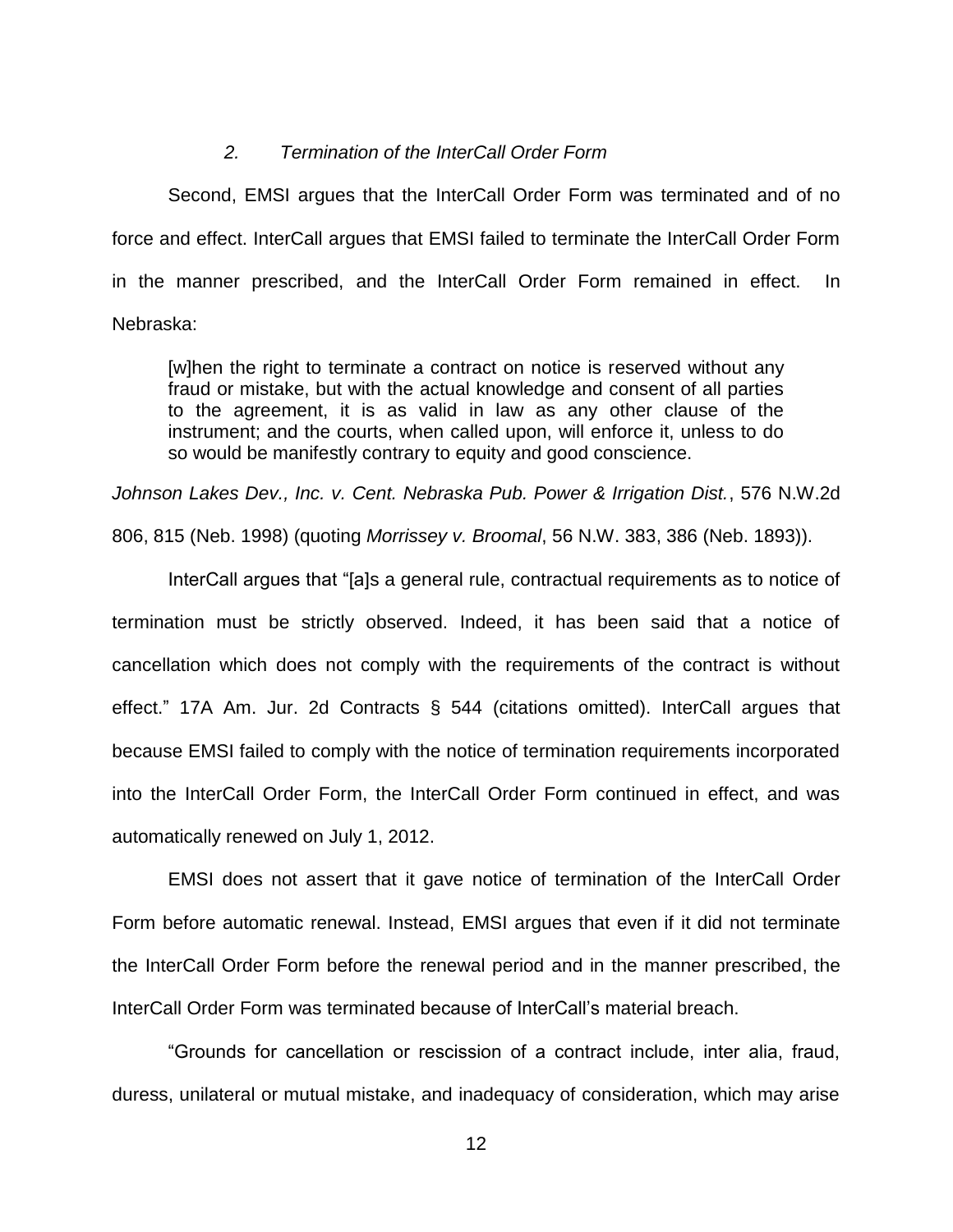from nonperformance of the agreement." *Eliker v. Chief Indus.,* 498 N.W.2d 564, 566 (Neb. 1993) (citing 13 Am.Jur.2d *Cancellation of Instruments* § 23 (1964)). Further, "ground for equitable cancellation may arise from a breach of contract which is so substantial and fundamental as to defeat the object of the parties in entering into the contract." *Id*. (citing *Klapka v. Shrauger*, 281 N.W. 612, 616 (Neb. 1938)). EMSI asserts that its principal purpose for entering the InterCall Order Form was to obtain enhancements to Brainshark's Rapid Learning software. EMSI claims that InterCall's failure to provide the Rapid Learning enhancements was a substantial and fundamental breach of the InterCall Order Form, and in itself was sufficient to terminate the InterCall Order Form.

"The question of whether a breach was "substantial" or "material" is ordinarily a question of fact." *Watts v. Butte Sch. Dist. No. 5*, 939 F. Supp. 1418, 1428 (D. Neb. 1996) (citing E. Farnsworth, *Contracts* § 8.16 (2d ed. 1990)). Accordingly, the Court will not grant summary judgment on the issue of whether or when the InterCall Order Form was terminated.

#### **II. Motions to Strike**

The Court has reviewed and considered the parties' arguments with respect to the Motions to Strike. The Court has not relied on any disputed evidence in reaching its decision and, therefore, need not address the sufficiency or admissibility of the disputed evidence at this time. Accordingly, the Motions to Strike will be denied as moot, without prejudice to reassertion at a later stage of the proceedings.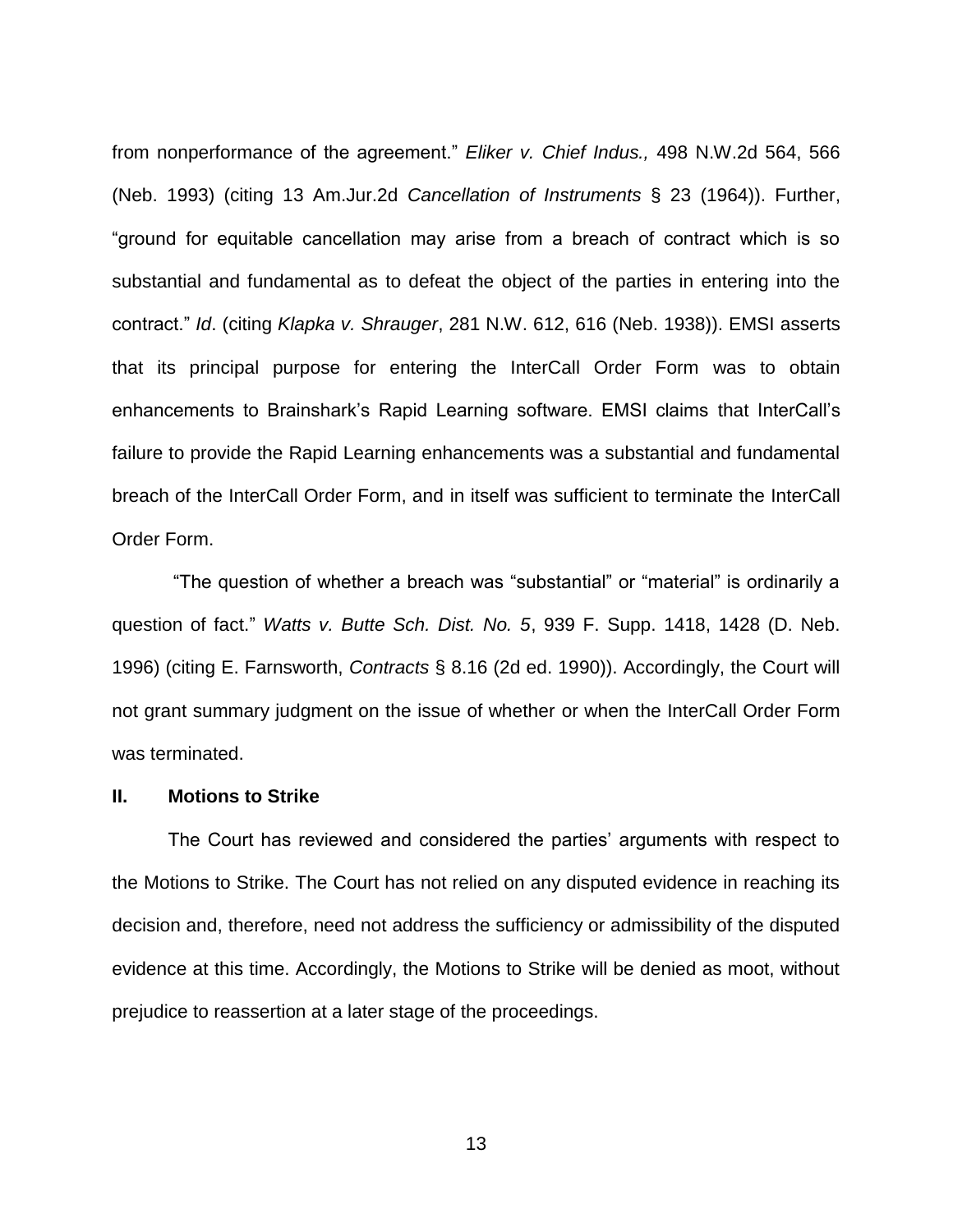#### **CONCLUSION**

InterCall's Motion for Summary Judgment, or in the alternative, Motion for Partial Summary Judgment, will be denied. Issues of fact remain as to whether the InterCall Order Form was a novation of the Brainshark Order Form, and/or whether EMSI's use of unlimited Content Management software estopped EMSI from asserting that the InterCall Order Form was invalid or terminated.

EMSI's Motion for Partial Summary Judgment will be granted in part because there is no genuine dispute that InterCall failed to deliver or implement the Rapid Learning enhancements as promised in the InterCall Order Form and thereby breached the terms of the InterCall Order Form. However, factual issues remain as to whether EMSI validly terminated the InterCall Order Form for cause, and/or whether InterCall's failure to provide the Rapid Learning enhancements was so substantial and fundamental a breach of the InterCall Order Form as to defeat the object of the parties and provide grounds for equitable termination of the InterCall Order Form.

Accordingly,

IT IS ORDERED:

- 1. The Motion for Summary Judgment or, in the alternative, Partial Summary Judgment (Filing No. 22) filed by Plaintiff InterCall, Inc., is denied;
- 2. The Motion for Partial Summary Judgment (Filing No. 25) filed by Defendant Examination Management Services, Inc., is granted in part, as follows: